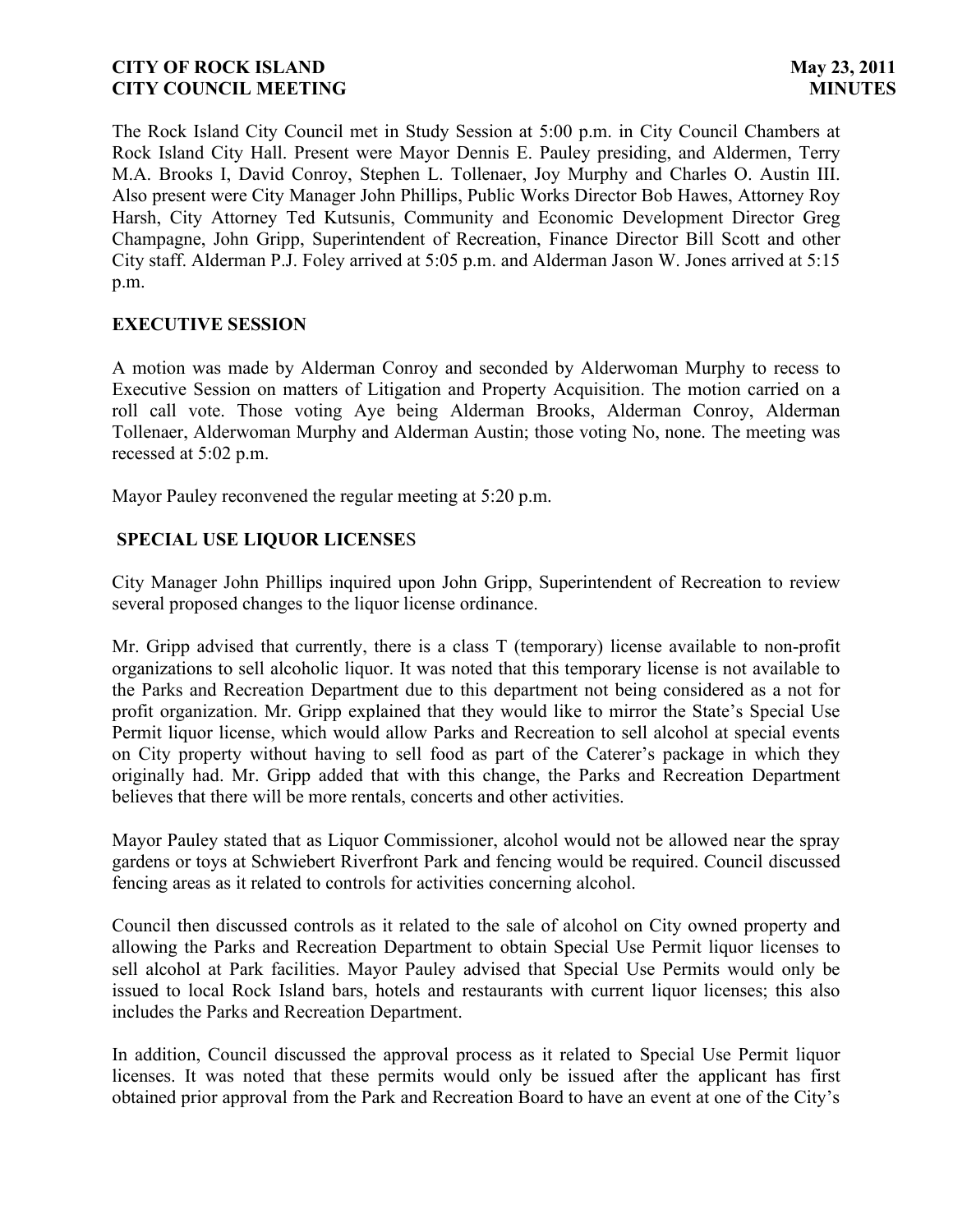Park facilities; if the applicant wanted to hold an event on other City owned property then Council authorization would be required. It was also noted that prior approval must be obtained by the Liquor Commissioner before any permits can be issued.

Council further discussed the approval process as it related to the time frame from which the application must be received and fencing as it related to specific areas in Schwiebert Riverfront Park.

### **PURCHASING POLICY**

City Manager John Phillips inquired upon Finance Director Bill Scott to update Council on proposed changes to the purchasing policy.

Mr. Scott stated that the budget includes \$30,000.00 of revenue in the General Fund for purchase card rebates. It was noted that the City will receive cash back if purchases of certain volumes are made. Mr. Scott advised that currently, the City makes approximately \$340,000.00 a year in purchases through purchase cards. It was noted that in order to reach the \$30,000.00 rebate, the City will need to increase the amount of annual purchase card transactions to over \$4.5 million dollars.

Mr. Scott indicated that the proposed changes for allowing the City to meet the target include; increasing the volume that departments purchase through purchase cards; simplifying the process that is used to record the purchases; and utilizing the cards for certain large dollar vendors.

Mr. Scott advised that the goal is to increase the number and dollar amount of purchase card transactions. It was noted that currently, the purchasing policy limits departments to \$2,500.00, which is the amount that department managers can approve for purchase. Mr. Scott stated that if it goes beyond that amount then Council authorization is required. Mr. Scott then discussed purchase card policy limits as it related to comparable cities. Mr. Scott advised that the recommended change is to increase the City's limit to \$10,000.00.

Mr. Scott and Council further discussed dollar limits as it related to modifications to the purchasing policy.

### **ADJOURNMENT**

A motion made by Alderman Conroy and seconded by Alderman Foley to adjourn the meeting carried by the following Aye and No vote. Those voting Aye being Alderman Brooks, Alderman Conroy, Alderman Foley, Alderman Tollenaer, Alderman Jones, Alderwoman Murphy and Alderman Austin; those voting No, none. The meeting was adjourned at 5:46 p.m.

 $\overline{\phantom{a}}$ Aleisha L. Patchin, City Clerk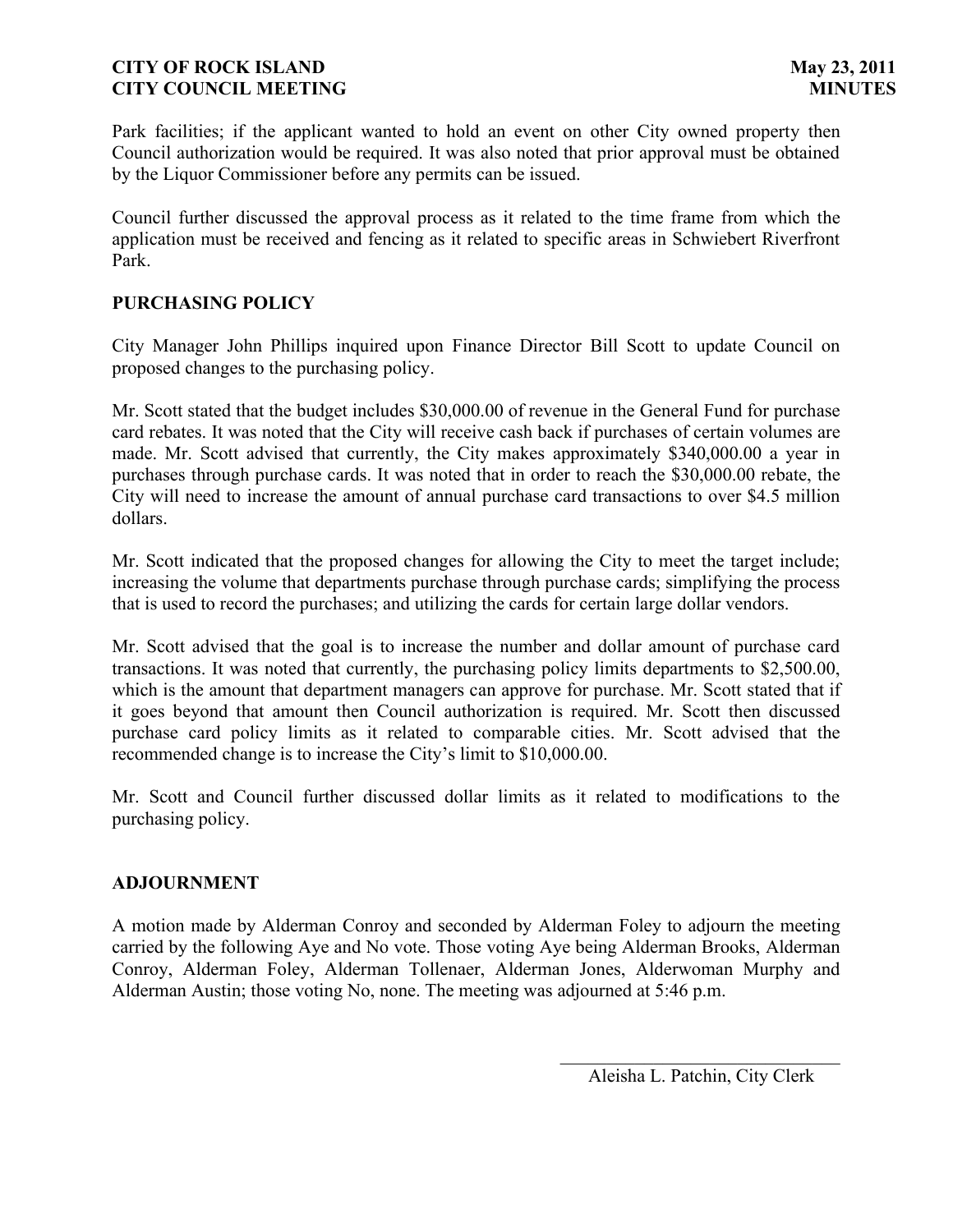Rock Island City Council met in regular session at 6:45 p.m. in Council Chambers of Rock Island City Hall. Present were Mayor Dennis E. Pauley, presiding, and Aldermen Terry M.A. Brooks I, David Conroy, P. J. Foley, Stephen L. Tollenaer, Jason W. Jones, Joy Murphy and Charles O. Austin III. City Manager John Phillips was also present.

### **Introductory Proceedings**

Mayor Pauley called the meeting to order and led in the Pledge of Allegiance to the Flag of the United States of America. Alderman Brooks gave the Invocation.

### Agenda Item #5 **Minutes of the Meeting of May 16, 2011.**

A motion was made by Alderman Austin and seconded by Alderman Jones to approve the Minutes of the Meeting of May 16, 2011. The motion carried by the following Aye and No vote; those voting Aye being Alderman Brooks, Alderman Conroy, Alderman Foley, Alderman Tollenaer, Alderman Jones, Alderwoman Murphy and Alderman Austin; those voting No, none.

## Agenda Item #6 **Update Rock Island by Mayor Pauley.**

Mayor Pauley stated that the  $46<sup>th</sup>$  running of the Quad Cities Criterium will be held in The District on Memorial Day, Monday, May  $30<sup>th</sup>$ . Mayor Pauley added that the Criterium is the fourth oldest in the country and the longest running sports tradition in the QC, attracting over 10,000 spectators annually. Mayor Pauley advised that the Criterium features competitive men and women riders from novice to professional, aged 10 to over 60 from all over the U.S. Also included in this event are the Big Wheel and Tricycle races for kids ages 2 to 5, bicycle races for kids ages 6 to 10, the "Bike Rodeo" for kids safety, a wide variety of foods and activities for families and an expanded area for bicycling related products, memorabilia, culture and fun. It was noted that admission is free.

Mayor Pauley advised that the Rock Island Knights of Columbus will present the 2011 32<sup>nd</sup> annual Civic Awards Night on Sunday, June  $5<sup>th</sup>$  at  $5:00$  p.m. at the Rock Island V.F.W. Mayor Pauley stated to please join the Knights of Columbus on that evening to meet the honorees for Firefighter and Police Officer of the Year. It was noted that Rock Island Police Officer John Hoyt and Rock Island Firefighter Terry Smith are the honorees. Mayor Pauley advised that the Knights of Columbus is proud to honor and thank the Rock Island Police Department and Fire Department for their outstanding service to the community. It was noted that reservations are required by June  $1<sup>st</sup>$  by calling 786-9625 or 786-9605.

Mayor Pauley indicated that a Trivia Fundraiser for Parks Music Programs in Rock Island will be held on Friday, June 3<sup>rd</sup> from 6:00 p.m. to 9:00 p.m. at Schwiebert Riverfront Park. Mayor Pauley stated that one can enjoy live entertainment and play for a chance to win cash prizes. It was noted that the cost is \$80.00 for a team of 8 players. Mayor Pauley stated to call 732-PARK to register and please use code 8828.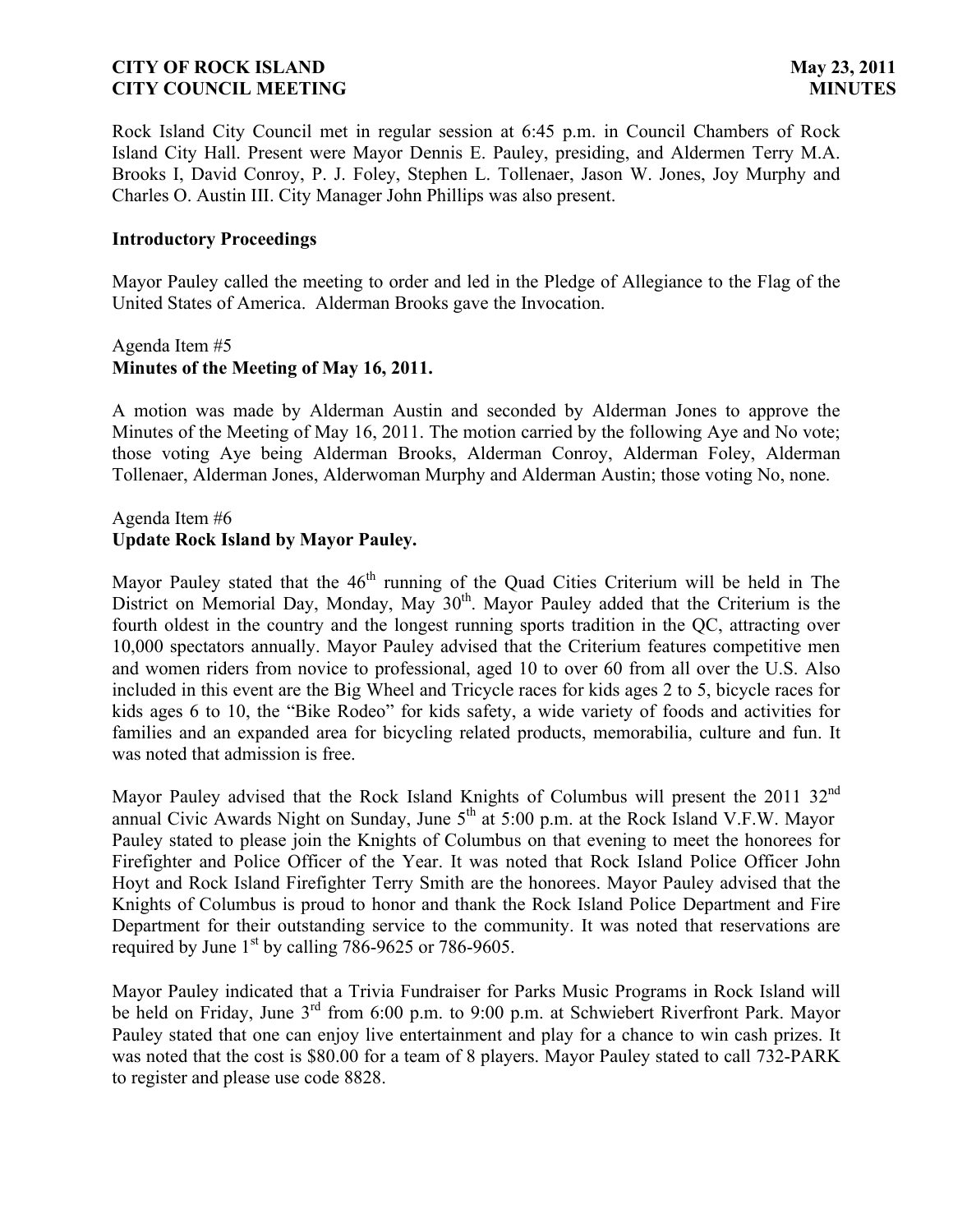Agenda Item #7 **CLAIMS**

It was moved by Alderman Austin, seconded by Alderman Tollenaer to accept the following reports and authorize payment as recommended. The motion carried by the following Aye and No vote: those voting Aye being Alderman Brooks, Alderman Conroy, Alderman Foley, Alderman Tollenaer, Alderman Jones, Alderwoman Murphy and Alderman Austin; those voting No, none.

- a. Report from the Administrative Services Department regarding payment in the amount of \$2,500.00 to Harris Computer for employee SkyView training.
- b. Report from the Administrative Services Department regarding payment in the amount of \$8,026.89 to Califf and Harper, P.C. for legal services rendered for the month of April 2011.
- c. Report from the Public Works Department regarding payment in the amount of \$7,500.00 to Per Mar Security Services for services provided at Sunset Marina. (141)
- d. Report from the Public Works Department regarding payment in the amount of \$7,804.36 to Langman Construction for repairs made under the 2011 Sanitary Lateral Repair Program at 1841 31 $^{\rm st}$  Street. (143)
- e. Report from the Public Works Department regarding payment #5 in the amount of \$25,900.00 to General Constructors, Inc. for services provided for improvements to Outfalls 011 and 012. (144)

# Agenda Item #8 **Claims for the week of May 13th through May 19th in the amount of \$623,986.51.**

Alderman Tollenaer moved and Alderman Conroy seconded to allow the claims. The motion carried by the following Aye and No vote: those voting Aye being Alderman Brooks, Alderman Conroy, Alderman Foley, Alderman Tollenaer, Alderman Jones, Alderwoman Murphy and Alderman Austin; those voting No, none.

# Agenda Item #9 **Payroll for the weeks of May 2nd through May 15th in the amount of \$1,269,814.91**.

It was moved by Alderman Conroy, seconded by Alderman Foley to allow the payroll. The motion carried by the following Aye and No vote: those voting Aye being Alderman Brooks, Alderman Conroy, Alderman Foley, Alderman Tollenaer, Alderman Jones, Alderwoman Murphy and Alderman Austin; those voting No, none.

### Agenda Item #10

**Report from the Public Works Department regarding bids for the purchase of street maintenance materials used for micro-surfacing, recommending the bids be awarded to**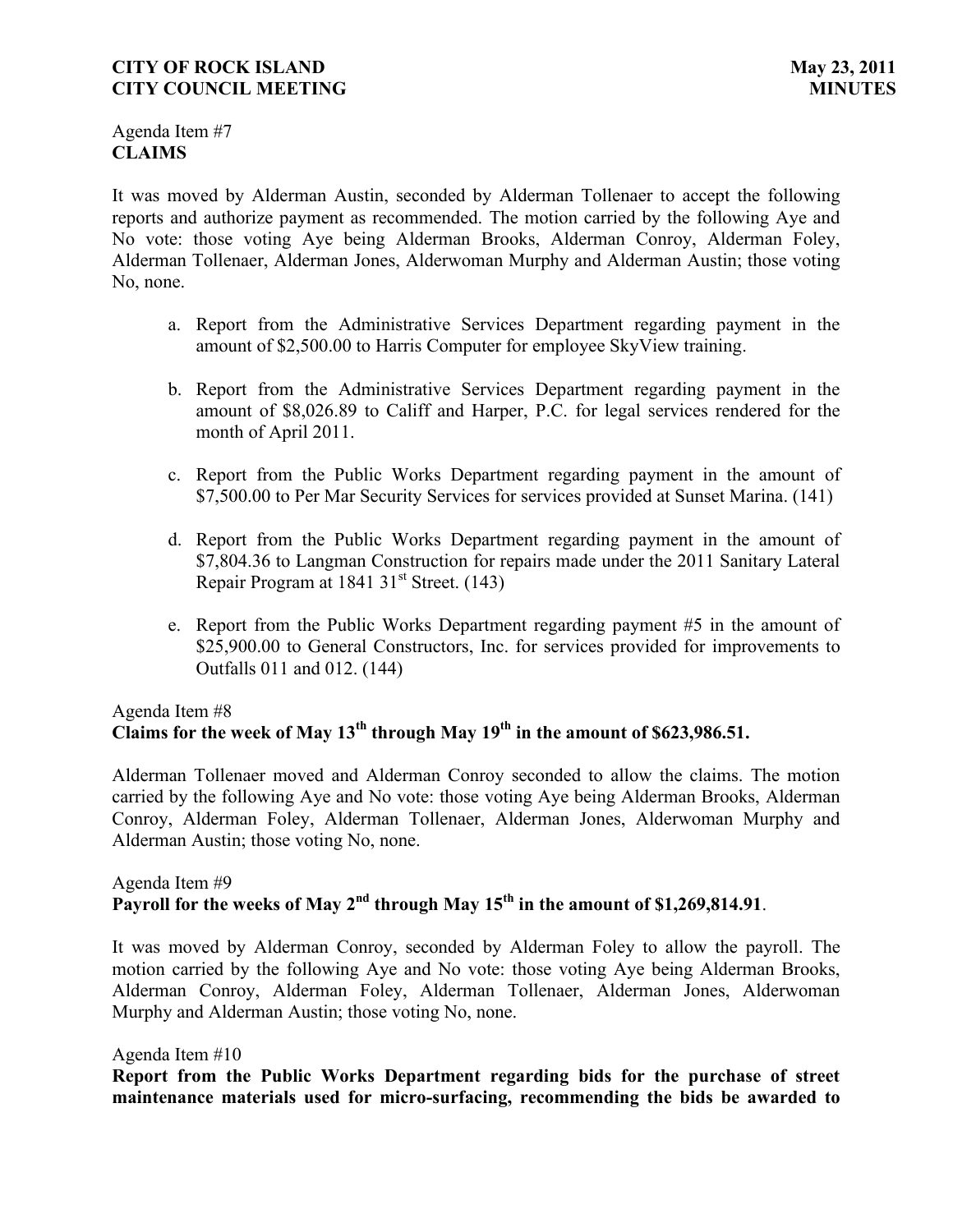### **Tri-State Asphalt in the amount of \$113,550.00, Phoenix Corporation of the QC in the amount of \$38,010.00 and River Stone Group, Inc. in the amount \$3,220.00.**

It was moved by Alderman Foley and seconded by Alderwoman Murphy to award the bids as recommended and authorize purchases. The motion carried by the following Aye and No vote: those voting Aye being Alderman Brooks, Alderman Conroy, Alderman Foley, Alderman Tollenaer, Alderman Jones, Alderwoman Murphy and Alderman Austin; those voting No, none.

### Agenda Item #11

# **Report from the Public Works Department regarding bids for the Wet Weather Treatment System.**

Alderwoman Murphy moved and Alderman Austin seconded to approve the Notice of Intent to award the bid to Civil Constructors, Inc. in the amount of \$45,770,000.00 as recommended and authorize the City Manager to execute the Notice of Intent. The motion carried by the following Aye and No vote: those voting Aye being Alderman Brooks, Alderman Conroy, Alderman Foley, Alderman Tollenaer, Alderman Jones, Alderwoman Murphy and Alderman Austin; those voting No, none.

### Agenda Item #12

## **Report from the Public Works Department regarding a proposal from McClaren, Wilson & Lawrie for the Police Department planning study in an amount not to exceed \$94,500.00.**

It was moved by Alderman Conroy, seconded by Alderman Austin to approve the proposal as recommended and authorize the City Manager to execute the contract documents.

Discussion followed. Alderman Jones inquired upon Police Chief Scott Harris to explain as to why a study is needed and where the money is coming from.

Chief Harris advised that the money is coming from the State Drug Prevention Fund. It was noted that the process started a while ago. Chief Harris stated that the police facility is outdated and there needs to be some type of long range planning. Chief Harris added that this is the first step in feasibility planning of what a modern police station should have.

After discussion, the motion carried by the following Aye and No vote: those voting Aye being Alderman Brooks, Alderman Conroy, Alderman Foley, Alderman Tollenaer, Alderman Jones, Alderwoman Murphy and Alderman Austin; those voting No, none.

#### Agenda Item #13

## **Report from the Board of Local Improvements regarding a Special Assessment Ordinance for improvements to 46th Street, 29th Avenue and 47th Street Cour**t.

Alderman Austin moved and Alderman Tollenaer seconded to consider and pass the ordinance. The motion carried by the following Aye and No vote: those voting Aye being Alderman Brooks, Alderman Conroy, Alderman Foley, Alderman Tollenaer, Alderman Jones, Alderwoman Murphy and Alderman Austin; those voting No, none.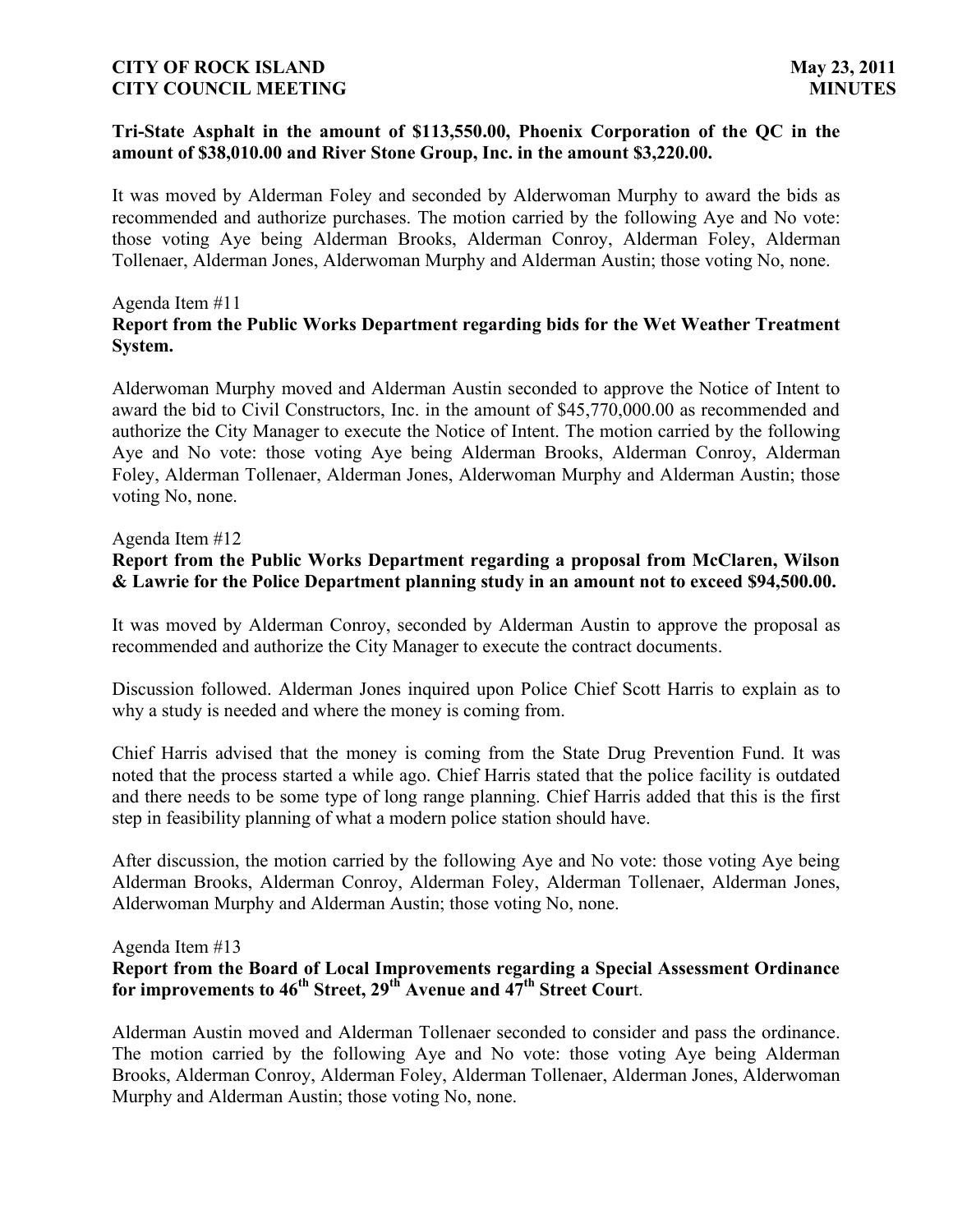#### Agenda Item #14

## **Report from the Parks and Recreation Department regarding amendments to Chapter 3, Alcoholic Liquor of the Code of Ordinances.**

It was moved by Alderman Conroy, seconded by Alderman Austin to approve the amendments as recommended and refer to the City Attorney for an ordinance. The motion carried by the following Aye and No vote: those voting Aye being Alderman Brooks, Alderman Conroy, Alderman Foley, Alderman Tollenaer, Alderman Jones, Alderwoman Murphy and Alderman Austin; those voting No, none.

#### Agenda Item #15

**Report from the Community and Economic Development Department regarding a proposal from Quad City Arts for the 2011 Metro Arts Summer Youth Employment Program for the creation of a mural on the blank wall of the building at 17th Street and 2nd Avenue.**

Alderman Tollenaer moved and Alderman Conroy seconded to approve the proposal as recommended and authorize support of the program in the amount of \$10,000.00. The motion carried by the following Aye and No vote: those voting Aye being Alderman Brooks, Alderman Conroy, Alderman Foley, Alderman Tollenaer, Alderman Jones, Alderwoman Murphy and Alderman Austin; those voting No, none.

#### Agenda Item #16

## **Report from the Mayor regarding a reappointment to the Boaters' Advisory Committee.**

Alderman Conroy moved and Alderman Foley seconded to approve the reappointment as recommended. The motion carried by the following Aye and No vote: those voting Aye being Alderman Brooks, Alderman Conroy, Alderman Foley, Alderman Tollenaer, Alderman Jones, Alderwoman Murphy and Alderman Austin; those voting No, none.

Denny Maenhout was reappointed to the Boaters' Advisory Committee for a three year term ending on June 1, 2014. Mr. Maenhout represents the 600 dock.

#### Agenda Item #17

## **Report from the City Clerk regarding a Sound Amplification application for the Tri City Jewish Center for Sunday, June 26, 2011 from 11:00 a.m. to 7:00 p.m. for their Jewish Feast-ival.**

It was moved by Alderman Tollenaer, seconded by Alderman Foley to approve the sound amplification permit as recommended. The motion carried by the following Aye and No vote: those voting Aye being Alderman Brooks, Alderman Conroy, Alderman Foley, Alderman Tollenaer, Alderman Jones, Alderwoman Murphy and Alderman Austin; those voting No, none.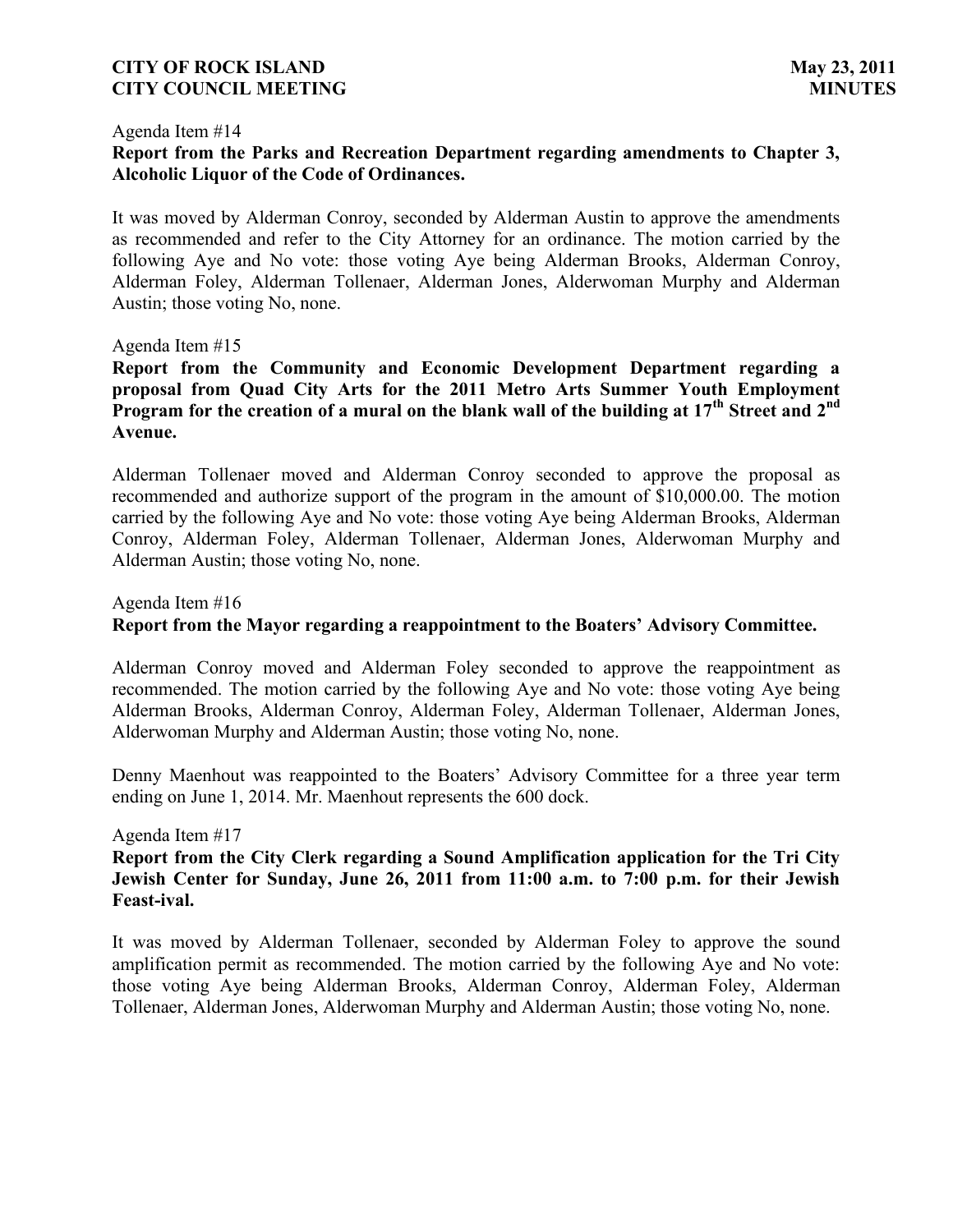#### Agenda Item #18

# **Report from the City Clerk regarding a request from Kavanaugh's Hilltop Tavern to hold**  an outside event for the Alleman Pioneers' 35<sup>th</sup> school reunion on Friday, July 8, 2011 from **6:00 p.m. to 11:30 p.m.**

Alderman Jones moved and Alderman Conroy seconded to approve the event as recommended, subject to complying with all liquor license regulations and subject to being closed down early if noise complaints are received. The motion carried by the following Aye and No vote: those voting Aye being Alderman Brooks, Alderman Conroy, Alderman Foley, Alderman Tollenaer, Alderman Jones, Alderwoman Murphy and Alderman Austin; those voting No, none.

### Agenda Item #19 **Items from the City Manager's Memorandum Packet.**

City Manager John Phillips stated that included in the memo packet is a report regarding reimbursement from FEMA that the City will receive for the 2011 blizzard. It was noted that the City will receive \$56,353.00.

Alderman Austin reminded everyone of the opportunity to nominate someone for their significant contributions to the City for Citizen of the Year. Alderman Austin stated that the categories include; Business, Professional, Youth, Education, City Employee, Individual and Organization. Alderman Austin advised that the last category is Honorary Citizen in which someone can be nominated that resides outside the City and deserves to be recognized. It was noted that for more information, call City Hall at 732-2010 or visit the City's website at [www.rigov.org.](http://www.rigov.org/)

Alderman Austin reminded everyone that Whitewater Junction will open next week for the season.

Alderman Austin inquired upon Martin Luther King Center Director Jerry Jones to explain what event is taking place tomorrow at the Martin Luther King Center.

Mr. Jones advised that the grand opening will be held for the Martin Luther King Center's expansion and renovation project. Mr. Jones indicated that there is 22,000 square feet of renovated or expanded space that includes; a new community room with a full service kitchen; a reception area; 6,000 square feet for use spaces; and renovation in the rest of the building. Mr. Jones invited everyone to the grand opening at  $3:00$  p.m. at  $630$  9<sup>th</sup> Street.

Alderman Austin inquired upon Library Director Ava Ketter to explain the impact on library services.

Ms. Ketter stated that tomorrow will be the first of the library's six (6) furlough days in this fiscal year due to budget cutbacks. It was noted that the furlough days will be staggered out on various days of the week. Ms. Ketter explained that the library tried to choose days that would have the least impact on the public. It was noted that all three (3) libraries will be closed on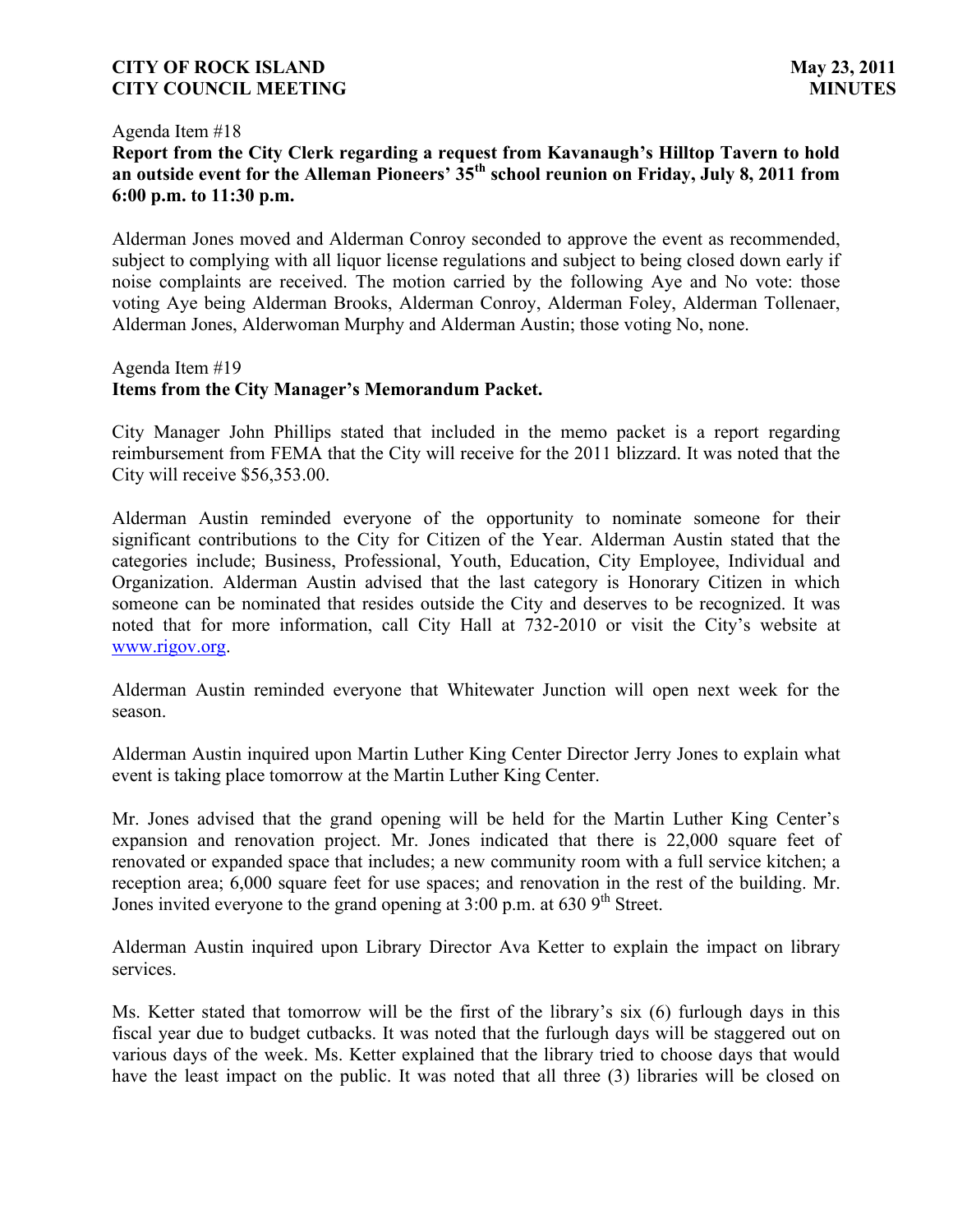Tuesday, May 24, 2011. In addition, the book drops will be locked and no materials will be due. Ms. Ketter advised that furlough days were an alternative to laying people off.

Alderwoman Murphy commended the library staff on this decision to take furlough days instead of someone losing their job.

Alderman Conroy commented on how nice the Martin Luther King Center is in regards to the expansion and renovation. Alderman Conroy stated that with the expansion, one-third of the money came from the City, one-third of the money came from the State and Federal Government and one-third of the money came from people giving. Alderman Conroy commended the people and organizations that contributed to the King Center's expansion and renovation project.

Alderman Conroy commented on his favorite two summer events in the downtown, which include the Criterium and the Grand Prix.

Alderman Conroy mentioned that he along with Alderman Foley have joined with Chad Pregracke (Living Lands and Waters) and Budweiser to save water resources by not shaving for a period of two weeks. Alderman Conroy advised that this reminds everyone not only to conserve water but also to respect it.

Alderwoman Murphy reminded everyone to Shop Rock Island. Alderwoman Murphy stated that Ganson's Neighborhood Bakery and Café is located on  $31<sup>st</sup>$  Avenue and  $38<sup>th</sup>$  Street next to Saukie Golf Course. It was noted that Ganson's was closed for a while but has reopened. Alderwoman Murphy indicated that they are open Monday and Tuesday from 8:00 a.m. to 4:00 p.m., Wednesday through Friday from 8:00 a.m. to 8:00 p.m. and Saturday and Sunday from 8:00 a.m. to 4:00 p.m. It was noted that Ganson's serves breakfast all day on Saturday and Sunday and Monday through Friday from 8:00 a.m. to 10:30 a.m. Alderwoman Murphy offered that they also offer catering services.

Agenda Item #20 **Other Business**

Timothy Dooling of 832 14<sup>1/2</sup> Street voiced concerns in regards to individual and community matters.

## Agenda Item #21 **Executive Session on Litigation and Personnel.**

The Executive Session, which included a discussion on Litigation and Property Acquisition and not Personnel, was held prior to the regular meeting.

Agenda Item #22 **Recess**

A motion was made by Alderman Foley and seconded by Alderman Tollenaer to recess to Monday, June 6, 2011 at 5:00 p.m. The motion carried by the following Aye and No vote: those